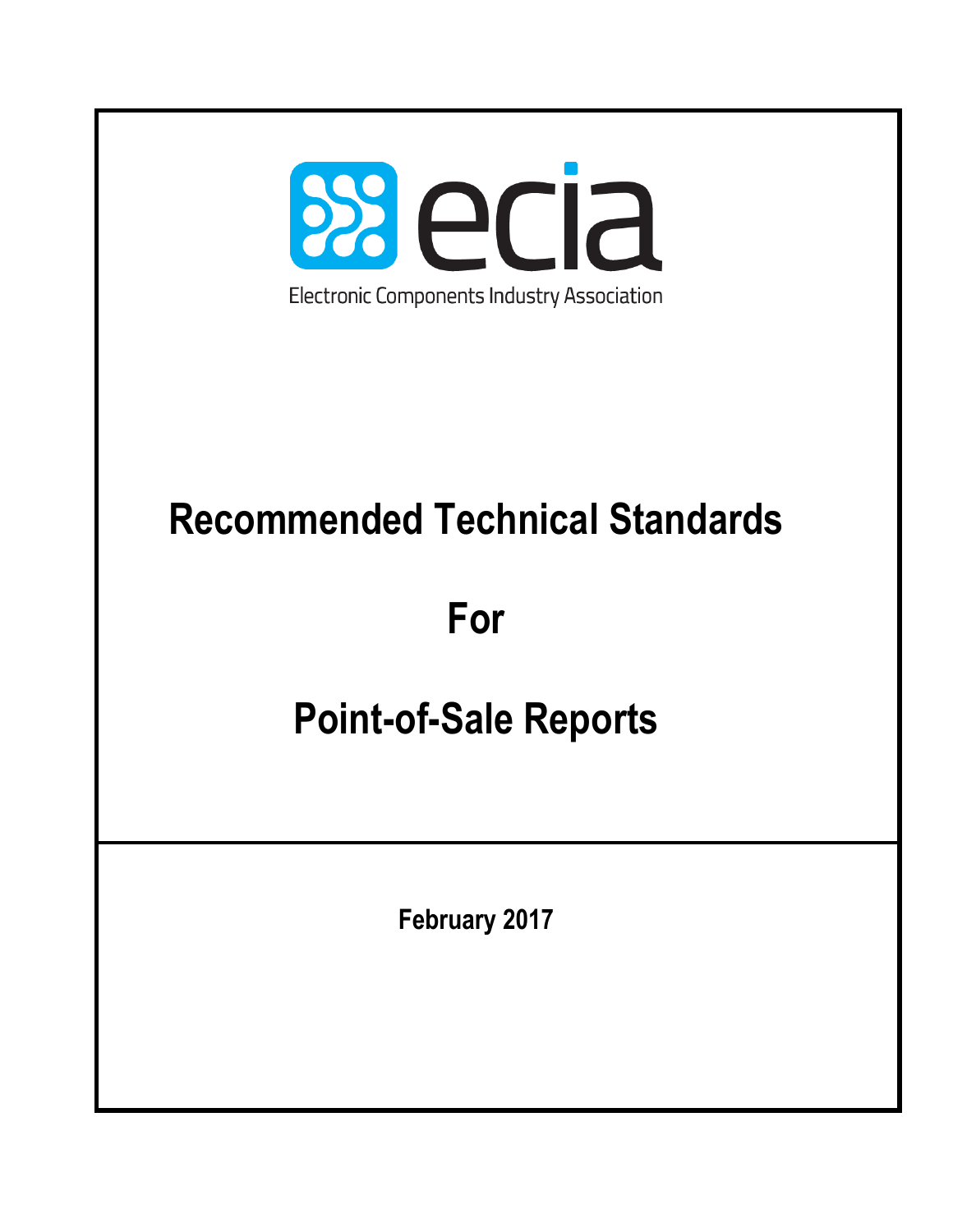

# **POLICY STATEMENT POINT-OF-SALE REPORTING**

The Electronic Components Industry Association and its distributor members endorse the following policy concerning the ownership and use of the proprietary information furnished by distributors to their suppliers in a Point-of-Sale Report:

> The proprietary information furnished in a Point-of-Sale Report constitutes confidential trade secrets that are and shall remain the property of the reporting distributor.

This proprietary information is furnished to the suppliers for their internal use only (including suppliers' agents) and for the limited purposes of paying commissions to their sales representatives and studying their markets.

Suppliers and their representatives are expected to keep and maintain the proprietary information in a manner that will prevent its disclosure to any outside party. This obligation to prevent disclosure remains in effect after the termination of the distributorship arrangement by the distributor, manufacturer, or independent sales representative, for any reason whatsoever.

The proprietary information in a Point-of-Sale Report shall not be used by any of the supplier's personnel, agents or by any of the supplier's other authorized distributors to the detriment, or damage, of the distributor or the distributor's sales of any products to any of its customers.

This policy regarding the ownership and use of proprietary Point-of-Sale information should be incorporated into the distributor agreement between the distributor and manufacturer (including the independent sales representatives) whenever a Point-of-Sale Report is required.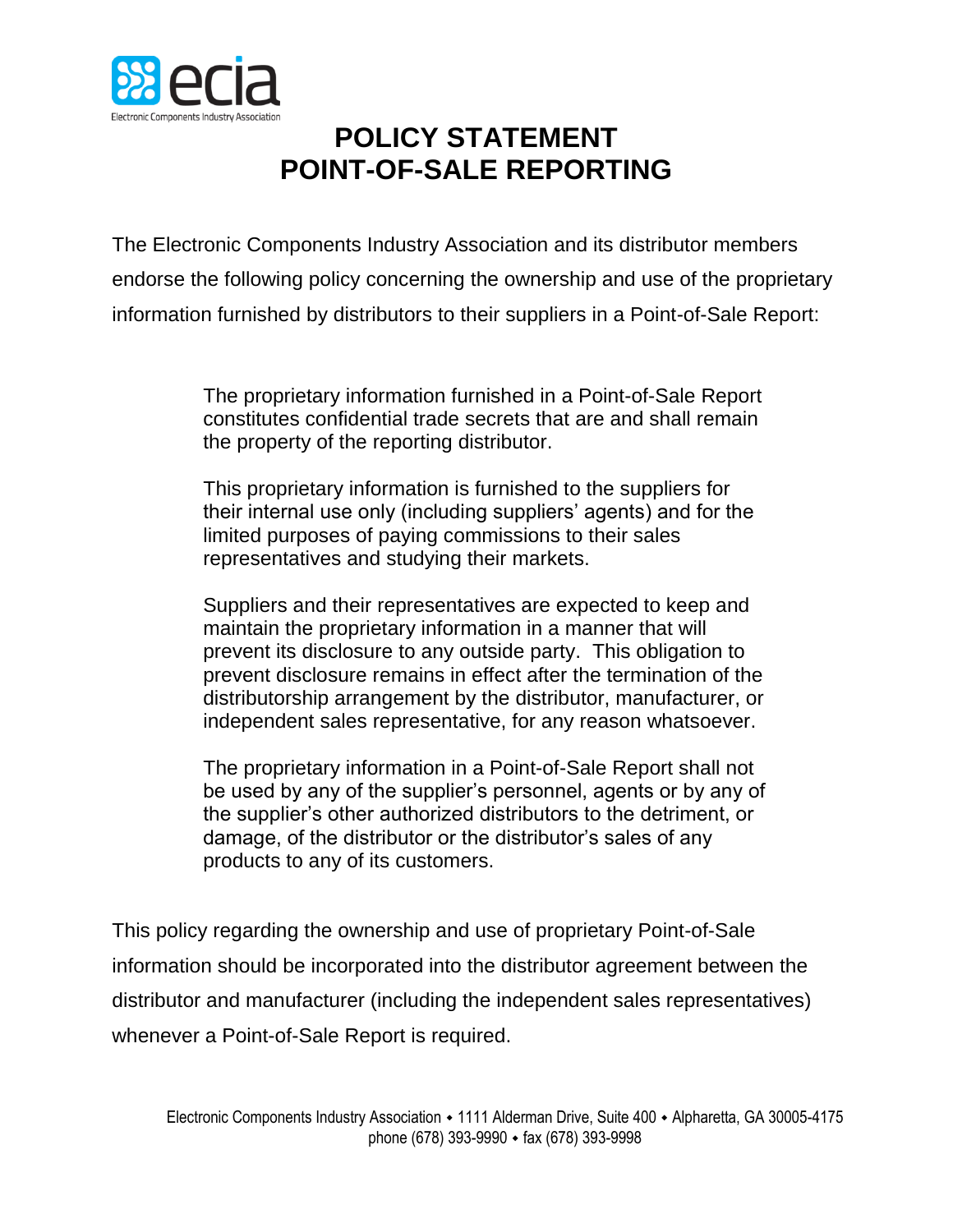

# Electronic Components Industry Association<br>**Changes Included in February 2017 Revision**

- 1. Addition of the Serial Number field to the Detail Record
- 2. Delete "POINT-OF-SALE FIELD DESCRIPTIONS & RECORD LAYOUT CHECKLIST"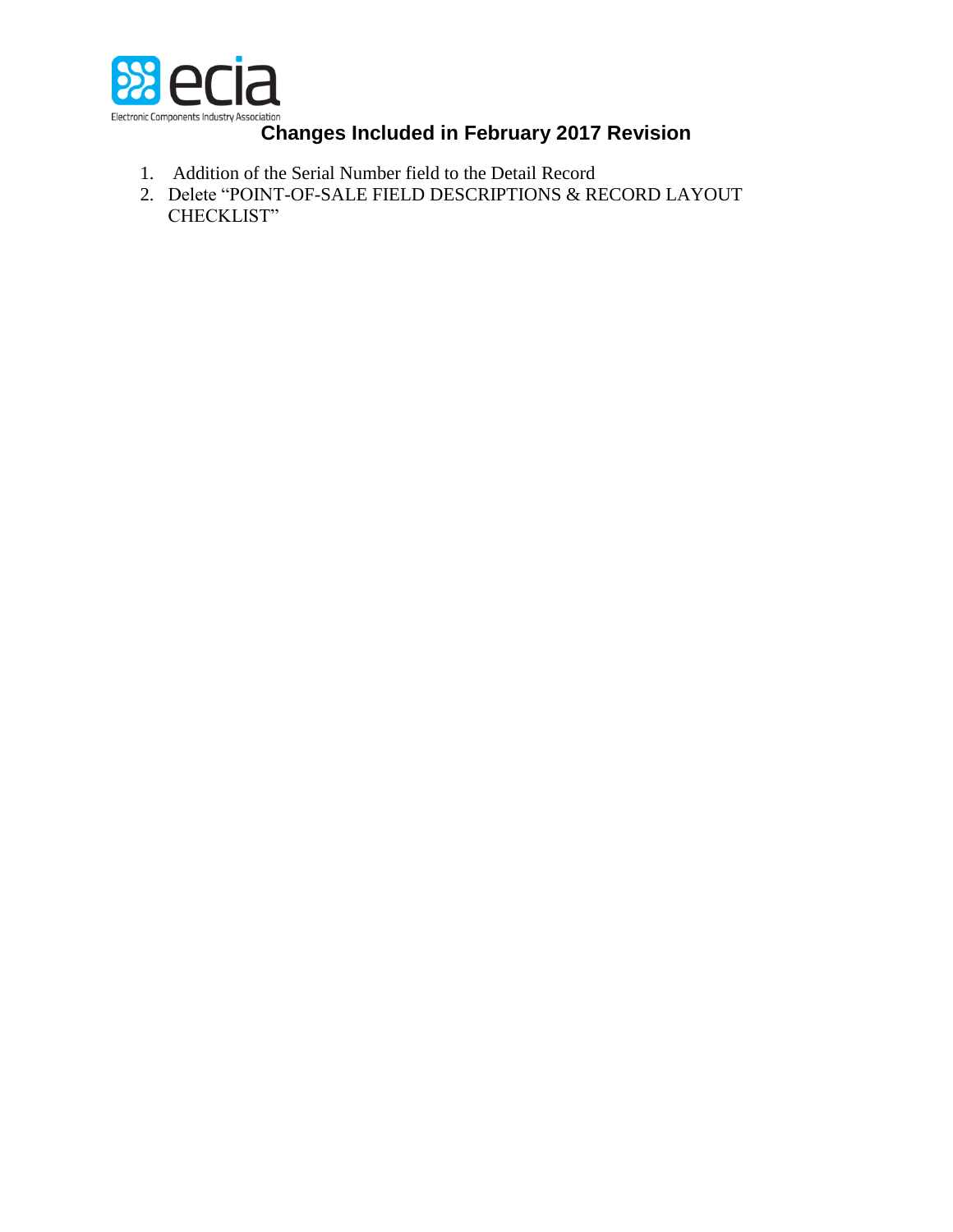

## **Changes Included in May 2011 Revision**

This update to the POS report is primarily to include addition of street address to all address records, Ship-to, Bill-to and Other Entity (End Customer). It has become increasing difficult to match to the end customer for the purpose of lead management, opportunity tracking, industry and solution marketing efforts, as well as, account based commission processing. The addition of these fields will facilitate better matching Customer and End Customer records.

- 1. Changes to Field Name
	- a. Other Entity Identification to End Customer ID
	- b. Other Entity Name to End Customer Name
	- c. Other Entity City to End Customer City
	- d. Other Entity to End Customer State/Province
	- e. Other Entity Zip Code to End Customer Zip Code
- 2. New field Additions
	- a. Ship to Street Address
	- b. Bill to Street Address
	- c. End Customer Street Address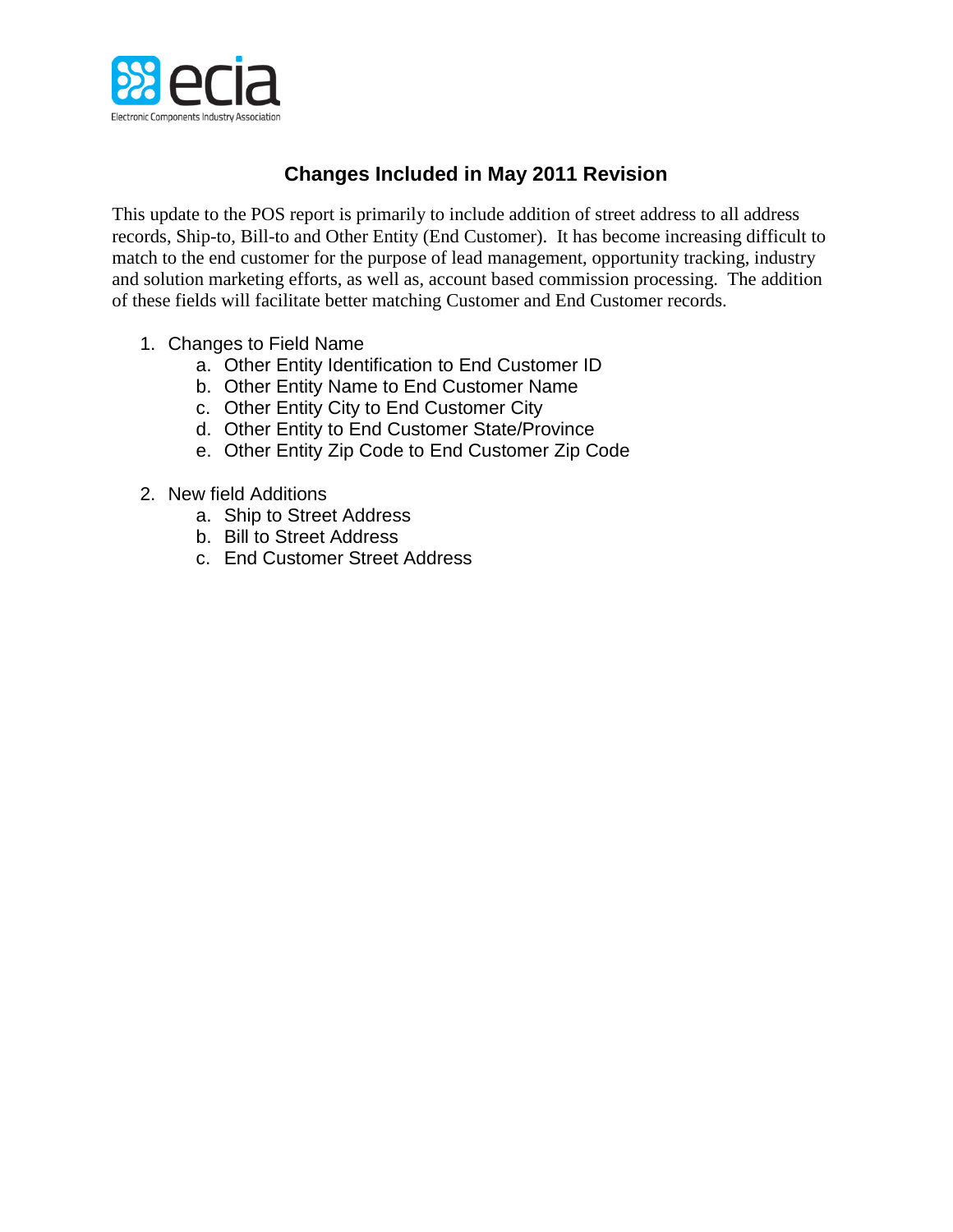

# **Changes Included in September 2006 Revision**

This update to the POS report is primarily to include the Design Registration Number. As it becomes increasingly more difficult to track production of design wins, the addition of this field to the POS report will add an opportunity to better track the design registration process.

- 1. Changes to field length:
	- a. Distributor Name/ID
	- b. Manufacturer Name/ID
	- c. Branch ID
	- d. Customer ID
	- e. Customer Name
	- f. Customer city
	- g. Customer State/Province
	- h. Part Number
	- i. Other Entity Name
	- j. End Customer Part Number
- 2. Changes to Field Name
	- a. Customer ID to Ship to Customer ID
	- b. Customer Name to Ship to Customer Name
	- c. Customer City to Ship to Customer City
	- d. Customer State to Ship to customer State/Province
	- e. Customer Zip Code to Ship to Customer Zip Code
- 3. New field Additions
	- a. Design Registration Number
	- b. Length of Production
	- c. Bill to Customer ID
	- d. Bill to Customer Name
	- e. Bill to Customer City
	- f. Bill to Customer State/Province
	- g. Bill to Customer Zip Code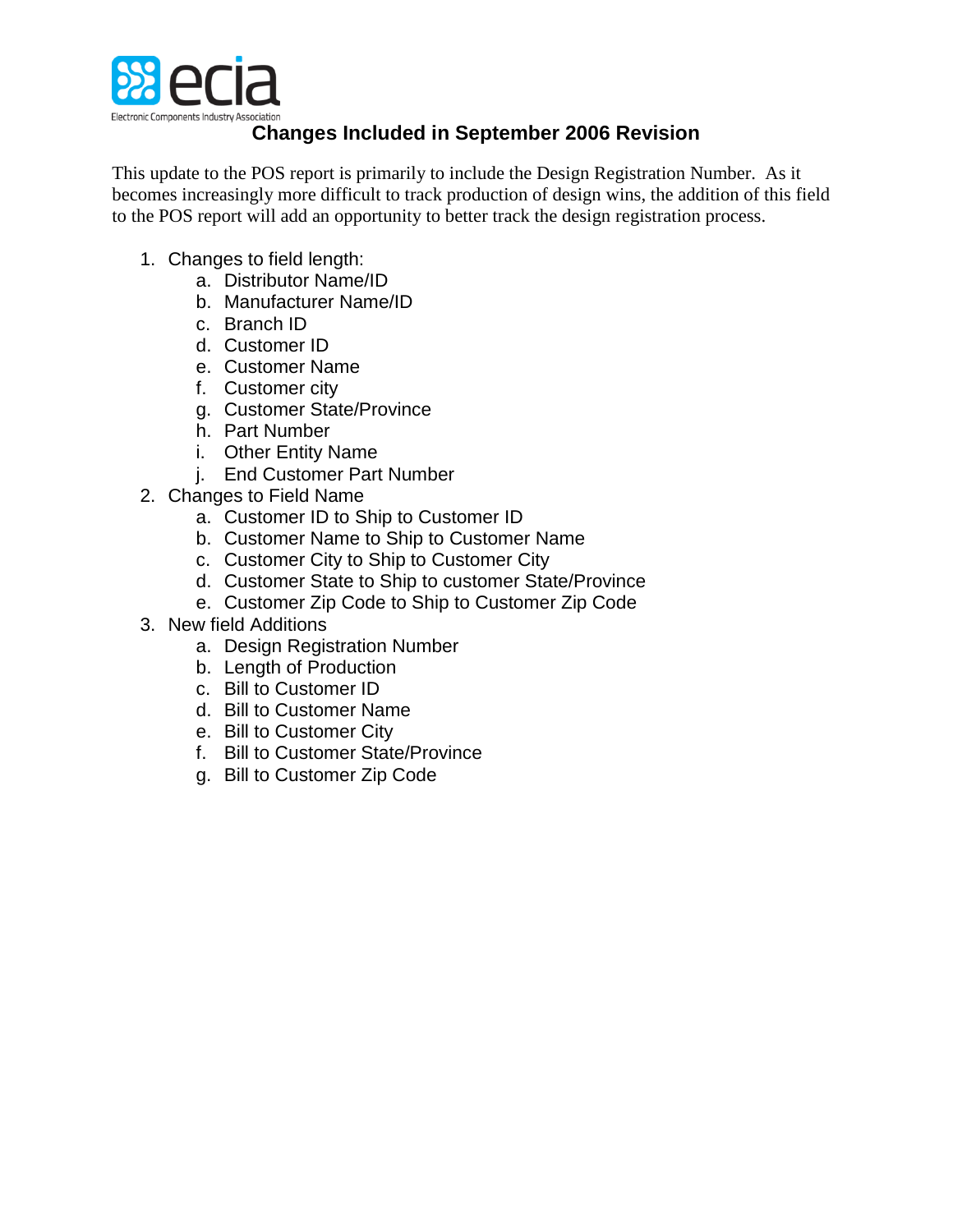

### **CHANGES INCLUDED IN July 2002 REVISION**

- **1. Addition of Sub-detail record:** The Sub-Detail record is used to include additional partner address information besides the ship-to customer address that is covered on the Detail record. The Sub-Detail record provides flexibility in the Point of Sale reporting process to cover emerging business tracking requirements. The presence of contract manufacturers and other non-end customer intermediaries may necessitate the identification of not only direct customers but also the end customer for the product. The Sub-Detail record has been added to support this and other requirements. Allowing the same record to be used to identify various partners in the supply chain creates flexibility. A twocharacter identifier code is used to describe the type of partner the address is for, i.e. BT for bill-to customer address.
- **2. Changes to field length:**
	- a. Branch ID
	- b. Customer City
- **3. Addition of Global Product Classification Code:** This code will allow companies to add product classification codes to the POS reporting data. This code can be an internally assigned code or the United Nations Standard Part and Service Code.
- **4. Addition of Country Code:** This is the ISO standard country identification code.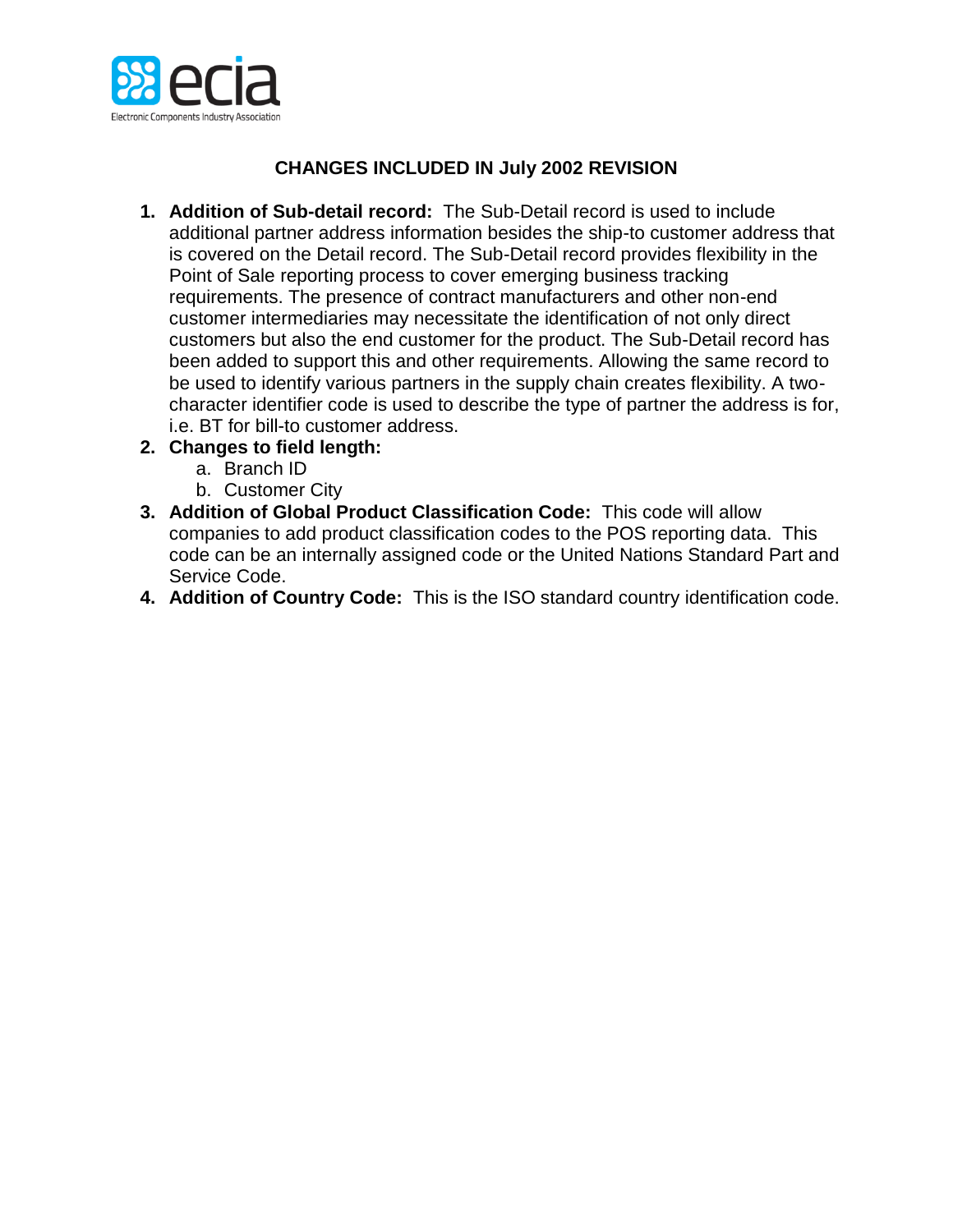

#### **RECOMMENDED TECHNICAL STANDARDS FOR POINT-OF-SALE (POS) REPORT**

The Point-of-Sale Report addresses the electronic components industry's need for a standardized methodology of reporting distributor sales information to manufacturers.

This technical standard is inclusive of data elements that are potentially required by trading partners. When implementing the standard, it should not be interpreted that all fields are required to be completed. Trading partners should concur as to which are to be included in the report when they develop their distributor/manufacturer agreements.

A Point-of-Sale Report is based on three main principles: the standardization of reporting formats, media, and data flow. Format and media specifications can vary from organization to organization, requiring the distributor to customize reporting. Information would be collected by the distributor, furnished directly to the manufacturer, who in turn would use the information to compensate their representatives and analyze their markets. Utilizing the Point-of Sale checklist, contained in the standard, trading partners would agree upon the specific information required in the report. Other fields would be left blank. Distributors would no longer be required to generate and distribute multiple copies of reports, with a variety of formats, media and information requirements. Manufacturers would be able to receive information in a single format, compile and sort data and provide comprehensive sales data to both branches and representatives.

Adoption of the Point-of-Sale Technical Standard will increase both the efficiency and accuracy of the supplied data and help to protect the confidentiality of the information.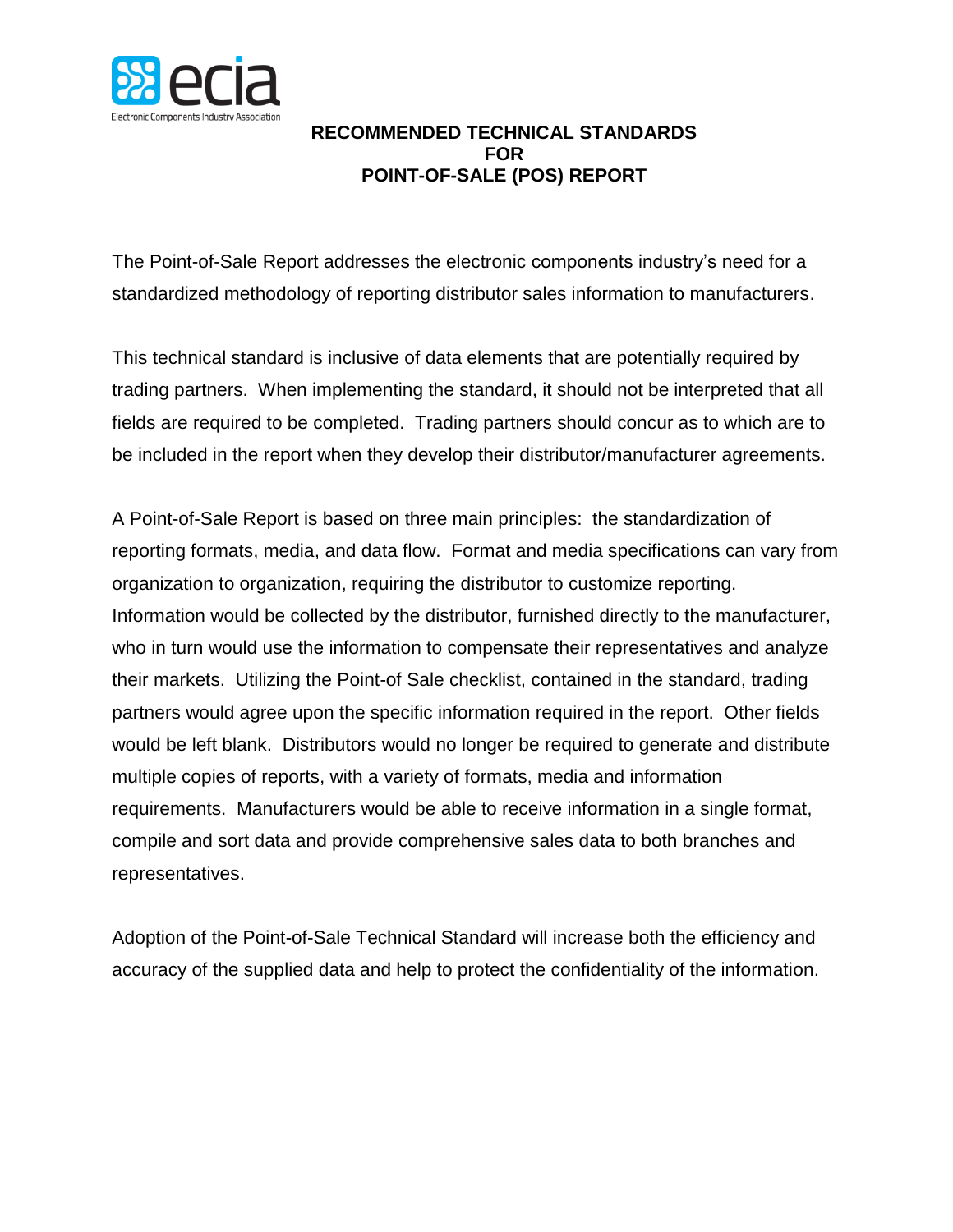

#### Introduction

In order to utilize the Point-of-Sale standards, trading partners must agree upon the parameters of reporting, including the selection of required fields of information and the medium to be used in communicating sales data from the distributor to the manufacturer. Decisions should be based on the computing capabilities of each organization, following the format specified in the Point-of-Sale standard.

#### Report Layout

Each Point-of-Sale file consists of four types of variable length records which together identify the trading partners involved and provide the necessary Point-of-Sale information.

**Header Record**: This identifies the distributor and the manufacturer as well as the reporting period ending date.

**Detail Record**: This record identifies the customer and ship-to location, part number, quantity, invoice number and date, unit cost, resale price and extension.

**Sub-Detail Record**: This identifies additional partner information besides the ship to customer. Emerging business tracking requirements call for distributors to identify not only their direct customers but frequently to identify the end customer as well. Allowing the same record to be used to identify various partners in the supply chain creates flexibility.

**Summary Record**: This record identifies the total number of detail records included.

#### **How Standardization Could Save Time and Money for All**

The streamlining of the Point-of-Sale (POS) reporting process through the computerized standardization of the reporting format can save time for everyone – manufacturers, distributors and reps. If a single format can be adopted by all partners: distributors could prepare all reports uniformly; and manufacturers could sort the data automatically and issue their reports more promptly, thus eliminating the need for representatives to seek "courtesy" reports from distributors. Representatives would not have to rekey their principals' Point-of-Sale data for their own use.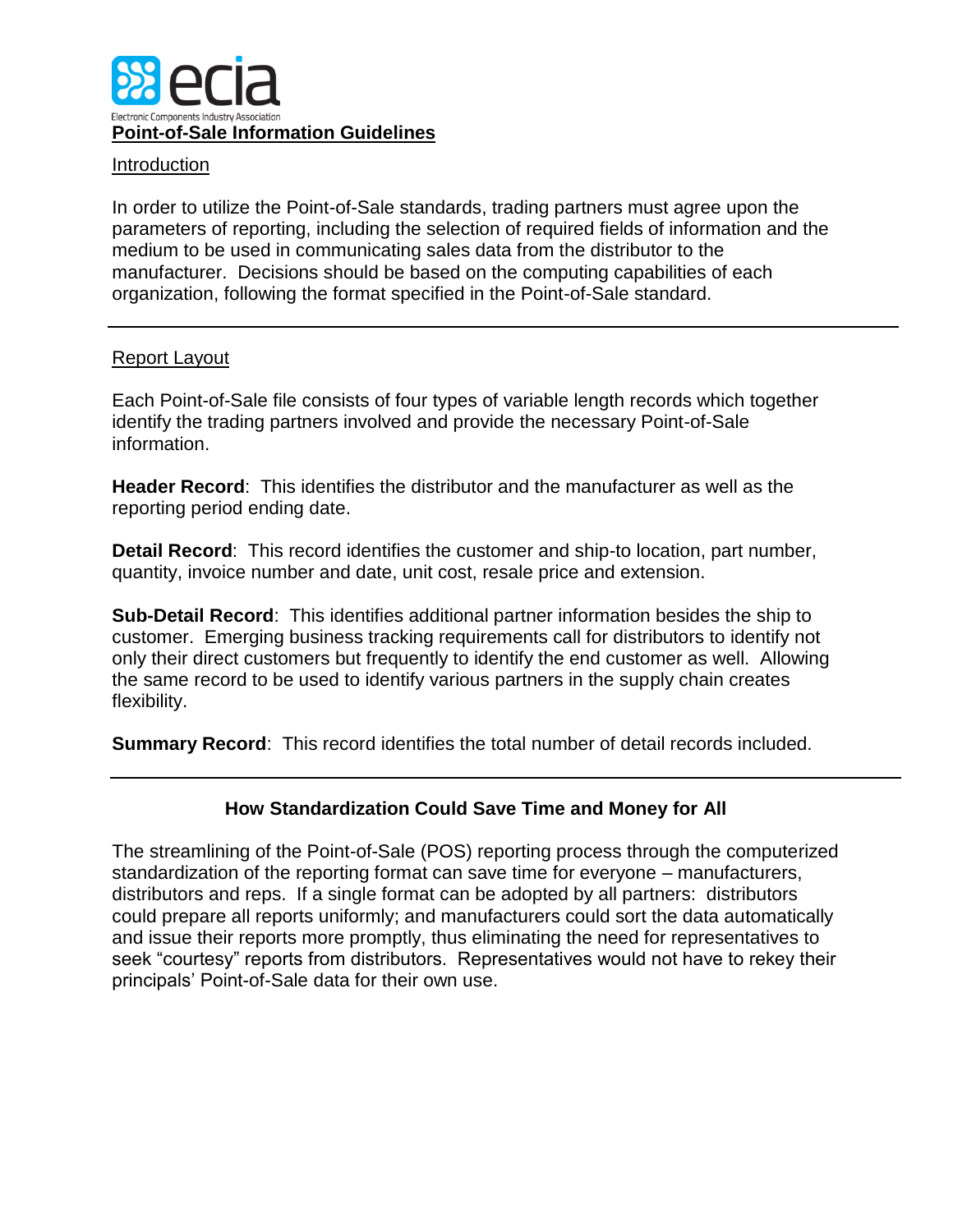

# **POINT-OF-SALE FIELD DESCRIPTIONS & RECORD LAYOUT**

All-inclusive list of possible information needed for Point-of-Sale reporting. Trading partners need to agree as to which field will be included in their Pointof-Sale reports. EIDX Transaction Set 867 reference fields are included for the use of organizations that are making the transition to EDI.

| <b>FIELD</b>                              | <b>TYPE</b><br>(MIN/MAX LENGTH) | <b>DESCRIPTION</b>                                                                                                                     | <b>EIDX TRANSACTION</b><br><b>SET 867 EQUIVALENT</b><br><b>FIELD SEGMENT &amp;</b><br>(MIN/MAX LENGTH) |        |
|-------------------------------------------|---------------------------------|----------------------------------------------------------------------------------------------------------------------------------------|--------------------------------------------------------------------------------------------------------|--------|
| <b>Header Record</b>                      |                                 |                                                                                                                                        |                                                                                                        |        |
| Record Type                               | Alpha (1/1)                     | Identifies header record and must contain value of "H"                                                                                 | <b>ST01</b>                                                                                            | (3/3)  |
| Distributor Name/ID                       | Alpha (1/60)                    | Corporate name or ID of distributor submitting report                                                                                  | N <sub>102</sub>                                                                                       | (1/60) |
| Manufacturer Name/ID                      | Alpha (1/60)                    | Corporate name of distributor's supplier                                                                                               | N102                                                                                                   | (1/60) |
| <b>Report Ending Date</b>                 | Date: YYYYMMDD (8/8)            | Last sales transaction date for current reporting period.                                                                              | <b>DTM</b>                                                                                             | (8/8)  |
| <b>Detail Record</b>                      |                                 |                                                                                                                                        |                                                                                                        |        |
| Record Type                               | Alpha (1/1)                     | Identifies detail record and must contain value of "L"                                                                                 | <b>PTD</b>                                                                                             | (2/2)  |
| <b>Branch ID</b>                          | Alpha/Numeric (2/30)            | Distributor's internal code for the specific location, branch, or<br>facility servicing the customer. This could be a DUNS number      | N <sub>104</sub>                                                                                       | (2/80) |
| Ship to Customer ID                       | Numeric (2/30)                  | Specific number assigned by distributor to identify individual<br>ship-to locations of an end customer. This could be a DUNS<br>number | N <sub>104</sub>                                                                                       | (2/80) |
| Ship to Customer Name                     | Alpha (1/60)                    | dentifies the name of the ship-to customer                                                                                             | N <sub>102</sub>                                                                                       | (1/60) |
| Ship to Street Address                    | Alpha (1/55)                    | The ship-to street address of the customer                                                                                             | N301                                                                                                   | (1/55) |
| Ship to Customer City                     | Alpha (2/30)                    | The ship-to city of the customer                                                                                                       | N401                                                                                                   | (2/30) |
| Ship to Customer<br><b>State/Province</b> | Alpha (2/5)                     | The ship-to state/province of the customer                                                                                             | N402                                                                                                   | (2/2)  |
| Ship to Customer Zip<br>Code              | Alpha/Numeric (5/9)             | The ship-to zip code of the customer                                                                                                   | N403                                                                                                   | (3/15) |
| <b>Part Number</b>                        | Alpha/Numeric (1/48)            | Manufacturer's part number                                                                                                             | LIN <sub>03</sub>                                                                                      | (1/48) |
| <b>Serial Number</b>                      | Alpha/Numeric (1/48)            | Manufacturer's Serial number                                                                                                           |                                                                                                        | (1/48) |
| Quantity                                  | Numeric (1/10)                  | Number of units shipped, or if negative, the number of units<br>returned. Example: "-100"                                              | QTY02                                                                                                  | (1/15) |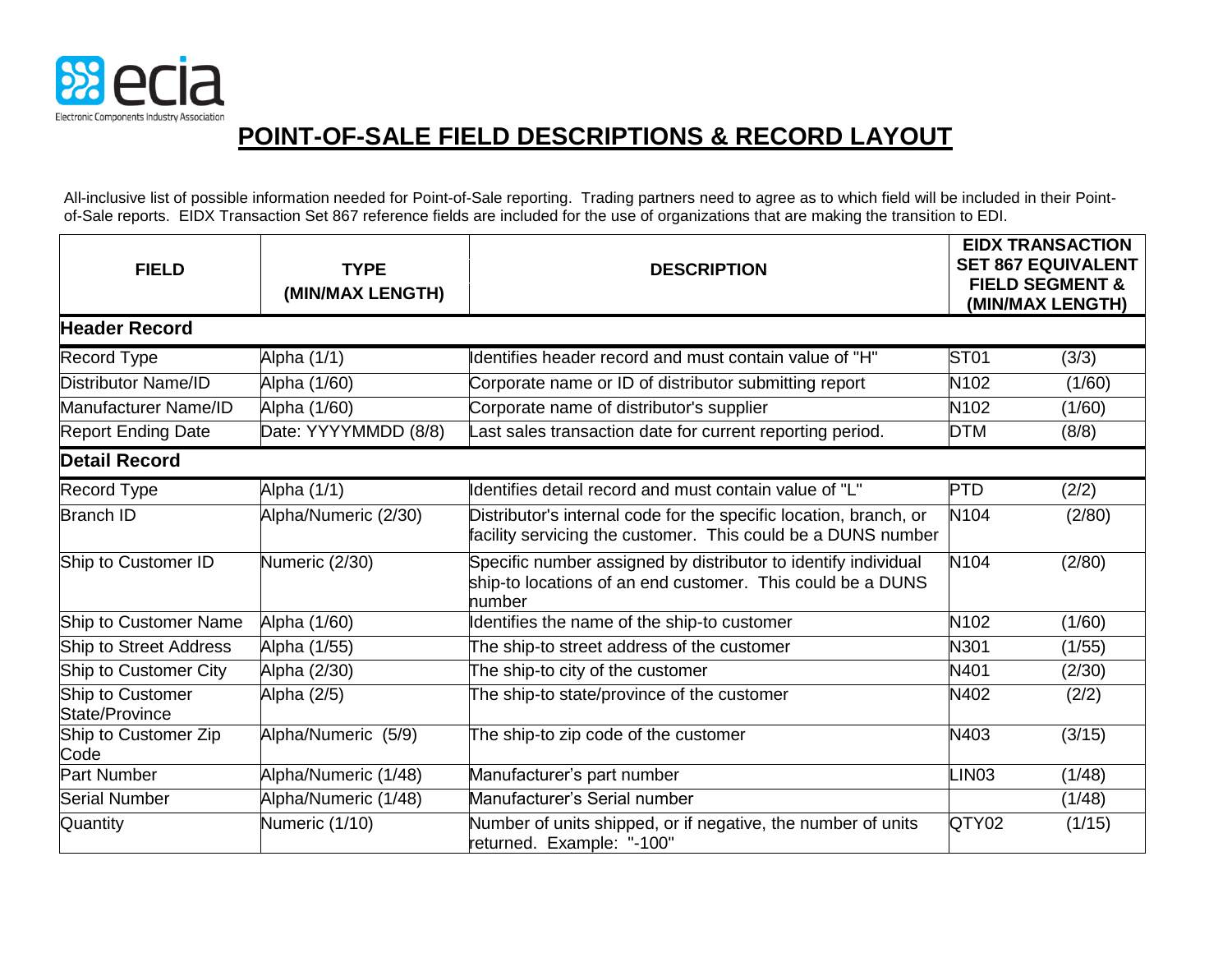

| <b>FIELD</b>                                        | <b>TYPE</b><br>(MIN/MAX LENGTH) | <b>DESCRIPTION</b>                                                                                                                     |                   | <b>EIDX TRANSACTION</b><br><b>SET 867 EQUIVALENT</b><br><b>FIELD SEGMENT &amp;</b><br>(MIN/MAX LENGTH) |
|-----------------------------------------------------|---------------------------------|----------------------------------------------------------------------------------------------------------------------------------------|-------------------|--------------------------------------------------------------------------------------------------------|
| <b>Global Product</b>                               | Numeric (1/10)                  | Classification code assigned to the product. May be an                                                                                 |                   |                                                                                                        |
| <b>Classification Code</b><br><b>Invoice Number</b> | Alpha/Numeric (1/30)            | internal code or the UNSPSC.<br>Distributor's invoice number                                                                           | REF02             | (1/30)                                                                                                 |
| <b>Invoice Date</b>                                 | Date: YYYYMMDD (8/8)            | Date of distributor's invoice                                                                                                          | <b>DTM</b>        |                                                                                                        |
|                                                     |                                 |                                                                                                                                        |                   | (8/8)                                                                                                  |
| <b>Unit Cost</b>                                    | Floating Decimal (2/14)         | Regular Sale - Average cost of units in stock. Ship and debit<br>sale - distributor's debited cost after ship and debit.               | UIT <sub>02</sub> | (1/17)                                                                                                 |
| <b>Unit Price</b>                                   | Floating Decimal (2/14)         | Resale price of one unit                                                                                                               | <b>UIT02</b>      | (1/17)                                                                                                 |
| <b>Resale Extension</b>                             | Floating Decimal (2/15)         | Single unit resale price multiplied by quantity shipped.                                                                               | AMT02             | (1/15)                                                                                                 |
| <b>Customer Order Number</b>                        | Alpha/Numeric (1/30)            | Customer purchase order number                                                                                                         | PTD <sub>05</sub> | (1/30)                                                                                                 |
| <b>Ship Date</b>                                    | Date: YYYYMMDD (8/8)            | Date units shipped                                                                                                                     | <b>DTM</b>        | (8/8)                                                                                                  |
| Ship/Debit Number                                   | Alpha/Numeric (1/30)            | Reference number assigned by manufacturer for approved<br>Ship/Debit cost                                                              | REF02             | (1/30)                                                                                                 |
| <b>Country Code</b>                                 | Alpha (2/3)                     | ISO Standard for ship-to country                                                                                                       | N404              | (2/3)                                                                                                  |
| Design Registration<br>Number                       | Alpha/Numeric (1/30)            | The Design Registration Number assigned to this part for this<br>application.                                                          | REF02             | (1/30)                                                                                                 |
| Length of production                                | Numeric (1/3)                   | The number of months of expected production of the assembly<br>using this component                                                    |                   |                                                                                                        |
| <b>Bill to Customer ID</b>                          | Numeric (2/30)                  | Specific number assigned by distributor to identify individual<br>bill-to locations of an end customer. This could be a DUNS<br>number | N104              | (2/80)                                                                                                 |
| <b>Bill to Customer Name</b>                        | Alpha (1/60)                    | Identifies the name of the bill-to customer                                                                                            | N <sub>102</sub>  | (1/60)                                                                                                 |
| <b>Bill to Street Address</b>                       | Alpha (1/55)                    | The bill-to street address of the customer                                                                                             | N301              | (1/55)                                                                                                 |
| <b>Bill to Customer City</b>                        | Alpha (2/30)                    | The bill-to city of the customer                                                                                                       | N401              | (2/30)                                                                                                 |
| <b>Bill to Customer</b><br>State/Province           | Alpha (2/5)                     | The bill-to state/province of the customer                                                                                             | N402              | (2/2)                                                                                                  |
| Bill to Customer Zip Code Alpha/Numeric (5/9)       |                                 | The bill-to zip code of the customer                                                                                                   | N403              | (3/15)                                                                                                 |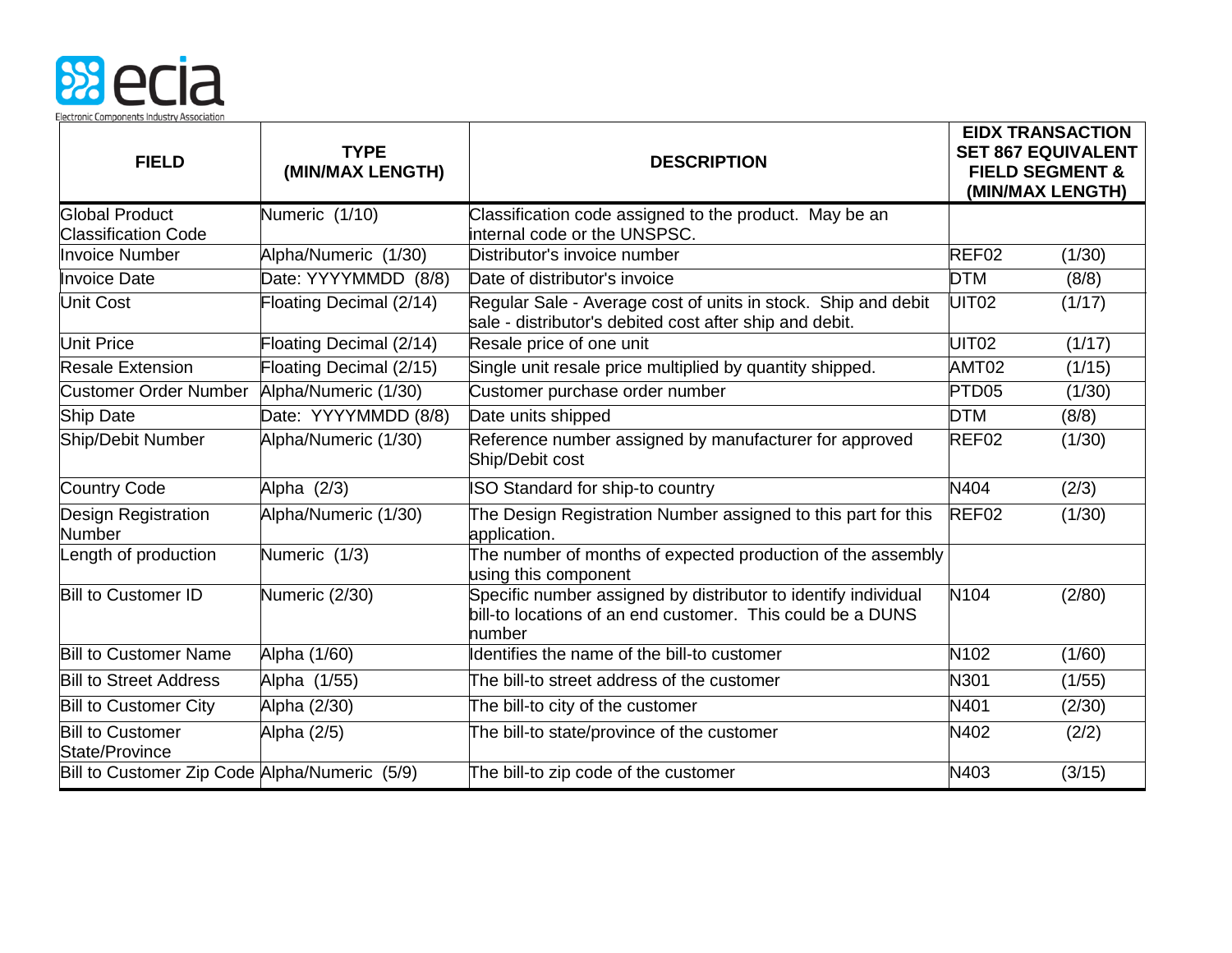

| <b>FIELD</b>                                 | <b>TYPE</b><br>(MIN/MAX LENGTH) | <b>DESCRIPTION</b>                                                                                       |                   | <b>EIDX TRANSACTION</b><br><b>SET 867 EQUIVALENT</b><br><b>FIELD SEGMENT &amp;</b><br>(MIN/MAX LENGTH) |  |
|----------------------------------------------|---------------------------------|----------------------------------------------------------------------------------------------------------|-------------------|--------------------------------------------------------------------------------------------------------|--|
| <b>Currency Conversion</b>                   |                                 |                                                                                                          |                   |                                                                                                        |  |
| Entity Identifier                            | Alpha/Numeric (2/2)             | Code identifying organizational entity                                                                   | CUR01             | (2/3)                                                                                                  |  |
| <b>Currency Code</b>                         | Alpha/Numeric (3/3)             | Code (ISO) standard for country in whose currency the<br>charges are specific                            | CUR <sub>02</sub> | (3/3)                                                                                                  |  |
| <b>Exchange Rate</b>                         | Alpha/Numeric (4/6)             | Value to be used to multiply conversion factor to convert<br>monetary value from one currency to another | CUR <sub>03</sub> | (4/10)                                                                                                 |  |
| Entity Identifier                            | Alpha/Numeric (2/2)             | Code identifying organizational entity (BY=Buyer SE=Seller)                                              | CUR <sub>01</sub> | (2/2)                                                                                                  |  |
| <b>Currency Code</b>                         | Alpha/Numeric (3/3)             | Code (ISO) standard for country's currency                                                               | CUR <sub>02</sub> | (3/3)                                                                                                  |  |
| <b>Exchange Date</b>                         | Date: YYYYMMDD (8/8)            | The effective date relating to the conversion                                                            | CUR <sub>08</sub> | (8/8)                                                                                                  |  |
| <b>Sub-Detail Record</b>                     |                                 |                                                                                                          |                   |                                                                                                        |  |
| <b>Record Type</b>                           | Alpha (1/1)                     | ldentifies sub-detail record and must contain the value of "O"                                           | <b>PDT</b>        | (2/2)                                                                                                  |  |
| End Customer Identifier                      | Alpha/Numeric (2/2)             | Code identifying organizational entity.                                                                  | N <sub>101</sub>  | (2/3)                                                                                                  |  |
| <b>End Customer Name</b>                     | Alpha (1/60)                    | Identifies name of associated entity                                                                     | N <sub>102</sub>  | (1/60)                                                                                                 |  |
| <b>End Customer Street</b><br><b>Address</b> | Alpha (1/55)                    | Associated entity street address of the customer                                                         | N301              | (1/55)                                                                                                 |  |
| <b>End Customer City</b>                     | Alpha (2/30)                    | Associated entity city                                                                                   | N401              | (2/30)                                                                                                 |  |
| End Customer<br>State/Province               | Alpha (2/5)                     | The ship-to state/province of the customer                                                               | <b>N402</b>       | (2/2)                                                                                                  |  |
| <b>End Customer Zip Code</b>                 | Alpha/Numeric (5/9)             | Associated entity zip code                                                                               | N403              | (3/15)                                                                                                 |  |
| <b>End Customer Country</b>                  | Alpha (2/3)                     | Code (ISO) standard for ship-to country                                                                  | N404              | (2/3)                                                                                                  |  |
| <b>End Customer Part</b><br><b>Number</b>    | Alpha/Numeric (1/48)            | End customer part number for the component                                                               | LINO3             | (1/48)                                                                                                 |  |
| <b>Summary Record</b>                        |                                 |                                                                                                          |                   |                                                                                                        |  |
| Record Type                                  | Alpha (1/1)                     | Identifies the total record and must contain value of "S"                                                | CTT <sub>02</sub> | (1/10)                                                                                                 |  |
| Total Number of Detail<br>Records            | Numeric (1/9)                   | Must contain the total number of detail records on tape/disk                                             | SE <sub>01</sub>  | (1/6)                                                                                                  |  |

**MINIMUM/MAXIMUM (Length Min/Max)** This is the minimum and maximum permitted field length

2/2 Fixed length of 2 characters 1/10 Minimum Length of 1 character and maximum length of 10 characters permitted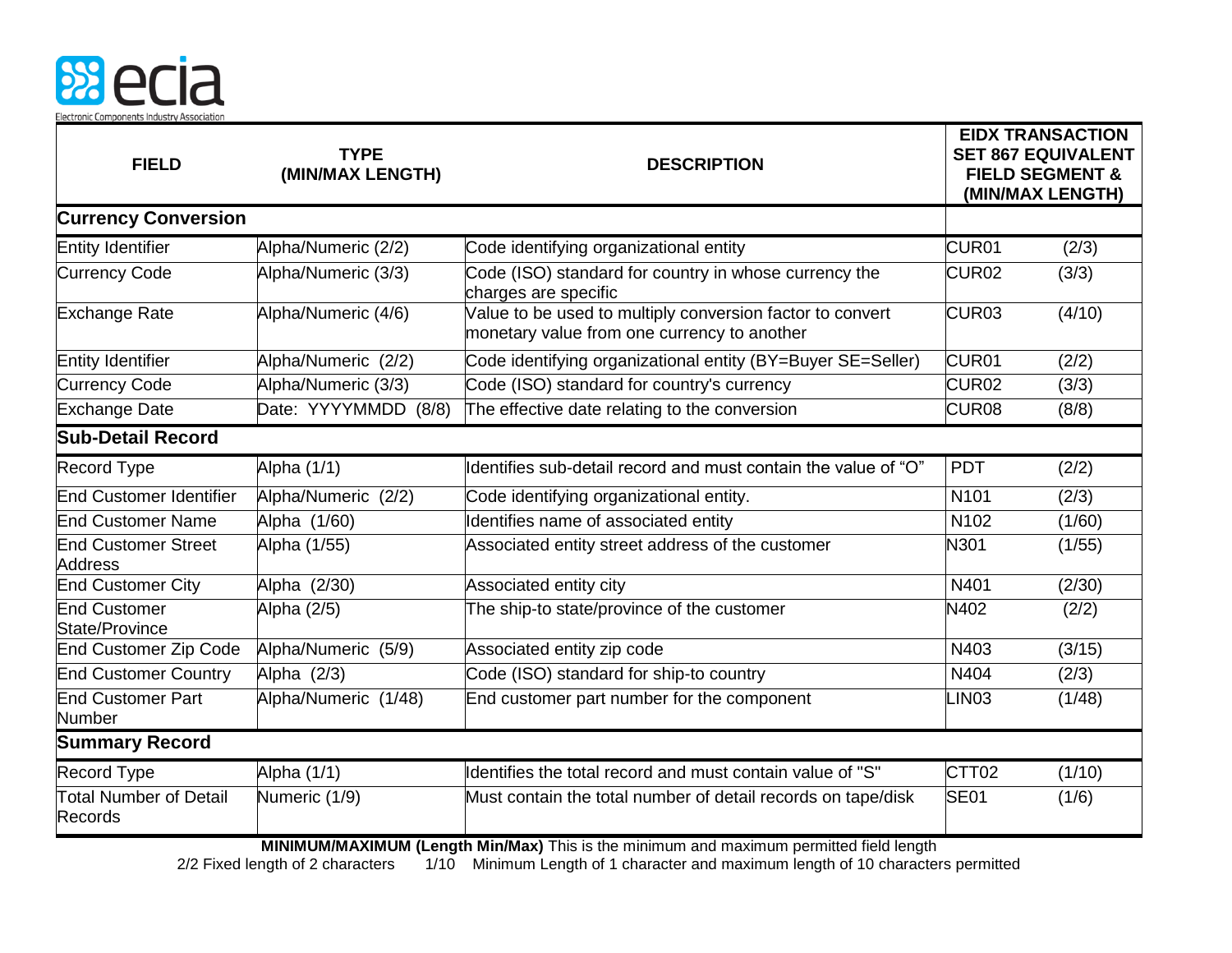

**HEADER RECORD**

## **HARD COPY EXAMPLE**

| שטושטשות ומבאשות<br>Pointe of sale report for: |              |                         | Record Type                   | <b>Distributors Name</b>        |                       | <b>Manufacturers Name</b>          |                              |                                           | <b>Report Ending Date</b> |                           |                       |
|------------------------------------------------|--------------|-------------------------|-------------------------------|---------------------------------|-----------------------|------------------------------------|------------------------------|-------------------------------------------|---------------------------|---------------------------|-----------------------|
|                                                |              |                         | 1 Character                   | 1-60 Characters                 |                       | 1-60 Characters                    |                              |                                           | 8 Characters              |                           |                       |
|                                                |              |                         | H                             | <b>ABC Distributing</b>         |                       | XYZ, Inc.                          |                              |                                           | 19931014                  |                           |                       |
| <b>DETAIL RECORD</b>                           |              |                         |                               | Ship To<br>Customer             | Ship To               | Ship To                            | Ship To                      |                                           | Serial                    |                           | <b>Global Product</b> |
| Record                                         | Branch ID    | Ship To                 | Ship To                       | Address                         | Customer City         | Customer                           | Customer Zip                 | Part Number                               | Number                    | Quantity                  | Classification        |
| Type                                           | $2 - 30$     | Customer ID             | <b>Customer Name</b>          | $1 - 55$                        | $1 - 60$              | State                              | Code                         | $1 - 48$                                  | $1 - 48$                  | $1 - 10$                  | Code                  |
| 1 Character                                    | Character    | 2-30 Character          | 1-60 Character                | Character                       | Character             | 2-5 Character                      | 5-9 Character                | Character                                 | Character                 | Character                 | 1-10 Character        |
|                                                | <b>CHI</b>   | 12345                   | Acme Co.                      | 1234 Main<br><b>Street</b>      | <b>CHICAGO</b>        | IL                                 | 60601-0234                   | 670DC429A                                 | 125                       | 1000                      | 12345678              |
| L                                              |              |                         |                               |                                 |                       |                                    |                              |                                           |                           |                           |                       |
| Invoice                                        |              | Unit Cost               |                               |                                 | <b>Customer Order</b> |                                    |                              |                                           |                           |                           |                       |
| Number                                         | Invoice date | $2 - 14$                | Unit Price                    | <b>Resale Extension</b>         | Number                |                                    | Ship Date                    | Ship/Debit Number                         |                           | <b>Country Code</b>       |                       |
| 1-30Character                                  | 8 Character  | Character               | 2-14 Character                | 2-15 Character                  | 1-30Character         |                                    | 8 Character                  | 1-30 Character                            |                           | 2-3 Character             |                       |
| AA10101                                        | 19931101     | 2.08                    | 2.15                          | 2150                            | B129465A              |                                    | 19940612                     | SD12345                                   |                           | <b>US</b>                 |                       |
| Design Registration<br>Number                  |              | Length of<br>Production | <b>Bill to Customer</b><br>ID | <b>Bill to Customer</b><br>Name |                       | <b>Bill to Customer</b><br>Address | <b>Bill to Customer City</b> | <b>Bill to Customer</b><br>State/Province |                           | Bill to Customer Zip Code |                       |
| 1-30 Character                                 |              | 1-3 Character           | 2-30 Character                | 1-60 Character                  | 1-55 Characters       |                                    | 1-60 Character               | 2/5 Character                             |                           | 5-9 Character             |                       |
| F456789Q                                       |              | 24                      | E12345                        | Ace                             |                       | 1234 Main Street                   | Chicago                      | IL                                        |                           | 60601                     |                       |

#### **CURRENCY CONVERSION**

| Entity<br>Identifier | Currency<br>Code<br>2 | Exchange Rate | Entity<br>Identifier | <b>Currency Code</b> | <b>Exchange Date</b> |
|----------------------|-----------------------|---------------|----------------------|----------------------|----------------------|
| 2 Character          | Character             | 4-6 Character | 2 Character          | 3 Character          | 8 Character          |
| BY                   | USD                   | 1.2           | SE                   | CAD                  | 19940612             |

#### **SUB-DETAIL RECORD**

| Record<br>Type | End Customer<br>Identifier | <b>End Customer</b><br>Name | <b>End Customer</b><br>Address | <b>End Customer</b><br>Citv | <b>End Customer State</b> | End Customer Zip Code | <b>End Customer</b><br>Country | <b>End Customer Part</b><br>Number |
|----------------|----------------------------|-----------------------------|--------------------------------|-----------------------------|---------------------------|-----------------------|--------------------------------|------------------------------------|
| Character      | 2 Character                | 1-60 Character              | 1-60 Character                 | 1-60 Character              | 2/5 Character             | 5-9 Character         | 2-3 Character                  | 1-48 Character                     |
|                | EΝ                         | <b>Big Customer</b>         | 2345 Main Street               | Atlanta                     | GА                        | 30005                 | US                             | 1569874                            |